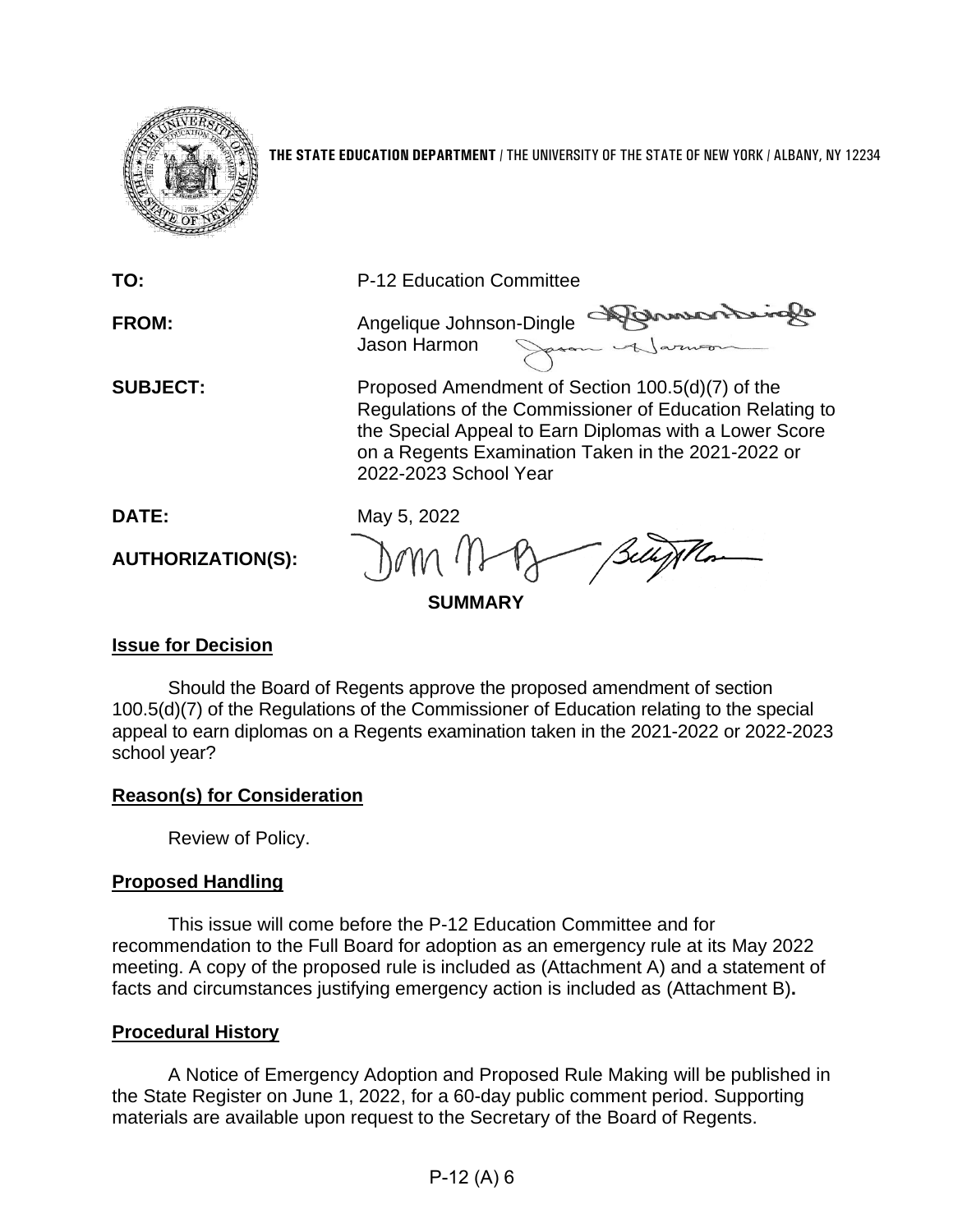### **Background Information**

The COVID-19 pandemic has resulted in the limited administration of Regents examinations since spring 2020. In response, the Department has adopted regulatory amendments exempting students from the diploma, credential, and endorsement requirements related to the passing of such examinations.

In March 2022, the Department determined that Regents examinations can be administered safely and equitably across the State in June and August 2022. The Department believes it is important for schools and districts to offer these exams as one of multiple measures of student achievement in the 2021-2022 school year. Assessing our students at the State level provides a valuable opportunity to determine the extent to which individual students are achieving the NYS learning standards and informs steps the Department can take to foster equity and improve educational opportunities for every student in New York.

While the Department supports the administration of the Regents examinations in June and August of 2022, it recognizes that the COVID-19 pandemic continued to have adverse impacts on students and schools during the 2021-2022 school year. Conditions for teaching and learning have varied significantly across the State depending upon how the pandemic has affected individual communities, schools, families, and students.

To reduce the impact of these varied conditions on students and facilitate decision making about the effects of the pandemic at the school district level, the Department now proposes amendments to section 100.5(d)(7) of the Commissioner's regulations to provide a temporary expansion of the process to file an appeal and graduate with a lower score on a Regents examination taken in the 2021-2022 or 2022- 2023 school years, provided certain criteria are met.

#### **Proposed Amendment**

The proposed amendment to section 100.5(d)(7) of the Commissioner's regulations provides that students who have passed a course of study leading to a Regents examination and who have scored a 50-64 during the June 2022, August 2022, January 2023, June 2023, or August 2023 examination administration periods may file a special appeal to apply such scores as passing scores toward a diploma. In order to be eligible to appeal, a student must have: (1) taken the Regents examination during the June 2022, August 2022, January 2023, June 2023, or August 2023 test administration periods; (2) earned a score of 50-64 on the Regents examination that is the subject of the appeal; and (3) attained a course average in the corresponding course of such Regents examination that meets or exceeds the required passing grade by the school and is recorded on the student's official transcript with grades achieved by the student in each quarter of the school year.

A student does not have to take advantage of academic assistance provided by the school in the subject tested by the Regents examination, or take the examination a second time, to be eligible. Superintendents may consider the recommendations of a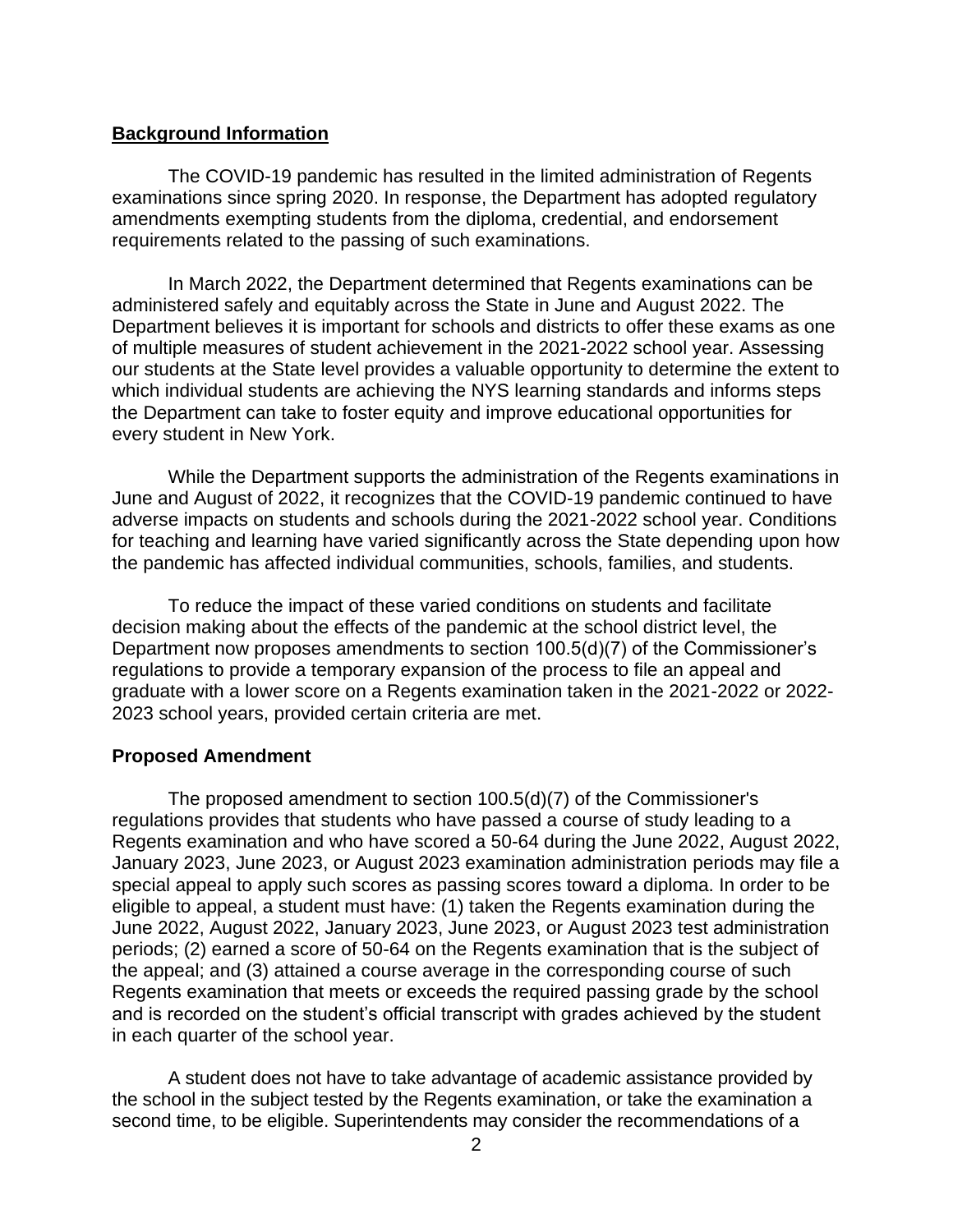local school standing committee, a recommendation from the student's teacher, or any other evidence presented or collected related to the student's attainment of the learning standards for the course that corresponds to the Regents examination. Appeals granted could be applied toward a Local, Regents, or Regents with an Advanced designation diploma earned in any subsequent year. A student's parent or person in parental relation may refuse an appeal granted to their child if the parent wishes the student to remain in school and receive additional instruction. Such appeal may be considered again at any time before the student graduates. The outcome of an such appeal may then be appealed to the Commissioner of Education pursuant to Education Law §310.

Additionally, the proposal amends the current requirements for appeals under section 100.5(d)(7) to remove the requirement that a student must be recommended for an exemption to the passing score on the required Regents examination by his or her teacher or department chairperson in the subject area of the examination.

# **Related Regents Items**

March 2016: Amendment of §100.5(d)(7) of the Commissioner's Regulations to Expand [the Eligible Score Band for the Appeal Process on Regents Examinations Passing](https://www.regents.nysed.gov/common/regents/files/316p12a3.pdf)  [Scores](https://www.regents.nysed.gov/common/regents/files/316p12a3.pdf) (https://www.regents.nysed.gov/common/regents/files/316p12a3.pdf)

September 2020: [Proposed Amendments to Sections 60.10, 80-1.2, 80-4.3, 804.4, 80-](https://www.regents.nysed.gov/common/regents/files/920brca3.pdf) [5.6, 100.2, 100.5, 100.7, 100.10, 110.4, 119.4, 121.5, 135.4, 145-2.15 of the](https://www.regents.nysed.gov/common/regents/files/920brca3.pdf)  [Regulations of the Commissioner of Education Relating to Addressing the COVID-19](https://www.regents.nysed.gov/common/regents/files/920brca3.pdf)  [Crisis](https://www.regents.nysed.gov/common/regents/files/920brca3.pdf) (https://www.regents.nysed.gov/common/regents/files/920brca3.pdf)

April 2021: [Proposed Amendments to Sections 155.17\(f\) and 100.5\(a\) of the](https://www.regents.nysed.gov/common/regents/files/4211brca9.pdf)  [Regulations of the Commissioner of Education and Section 30-3.16 of the Rules of the](https://www.regents.nysed.gov/common/regents/files/4211brca9.pdf)  [Board of Regents Relating to Addressing the COVID-19 Crisis](https://www.regents.nysed.gov/common/regents/files/4211brca9.pdf) (https://www.regents.nysed.gov/common/regents/files/4211brca9.pdf)

December 2021: [Proposed Amendment to Sections 52.21, 60.6, 61.19, 80-1.2, 80-3.7,](https://www.regents.nysed.gov/common/regents/files/1221brca4.pdf)  [100.1, 100.2, 100.4, 100.5, 100.6, 100.7, 100.19,](https://www.regents.nysed.gov/common/regents/files/1221brca4.pdf) and 151-1.3 and the addition of [Section 80-5.27 to the Regulations of the Commissioner of Education Relating to](https://www.regents.nysed.gov/common/regents/files/1221brca4.pdf)  [Addressing the COVID-19 Crisis](https://www.regents.nysed.gov/common/regents/files/1221brca4.pdf)

(https://www.regents.nysed.gov/common/regents/files/1221brca4.pdf)

January 2022: [Proposed Amendment to Section 100.5 of the Regulations of the](https://www.regents.nysed.gov/common/regents/files/122p12a2.pdf)  [Commissioner of Education Relating to the January 2022 Administration of Regents](https://www.regents.nysed.gov/common/regents/files/122p12a2.pdf)  [Examinations](https://www.regents.nysed.gov/common/regents/files/122p12a2.pdf) (https://www.regents.nysed.gov/common/regents/files/122p12a2.pdf)

March 2022: [Proposed Amendment of Section 100.5 of the Regulations of the](https://www.regents.nysed.gov/common/regents/files/322brca7.pdf)  [Commissioner of Education Relating to the January](https://www.regents.nysed.gov/common/regents/files/322brca7.pdf) 2022 Administration of Regents [Examinations](https://www.regents.nysed.gov/common/regents/files/322brca7.pdf) (https://www.regents.nysed.gov/common/regents/files/322brca7.pdf)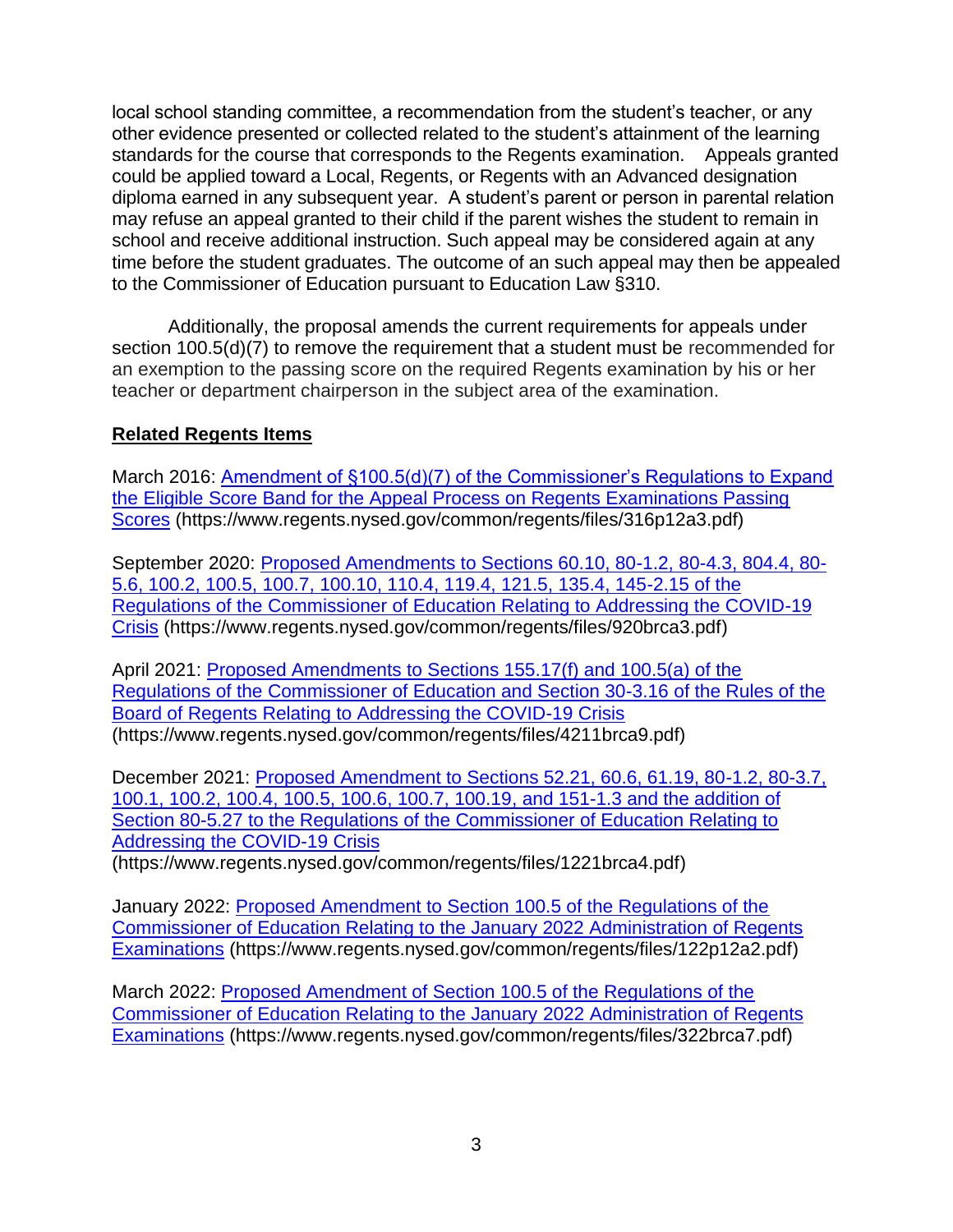## **Recommendation**

It is recommended that the Board of Regents take the following action:

VOTED: That section 100.5(d)(7) of the Regulations of the Commissioner of Education be amended, as submitted, effective May 17, 2022, as an emergency action upon a finding of the Board of Regents that such action is necessary for the preservation of the general welfare to immediately provide regulatory flexibility so that students can meet the diploma requirements related to the passing of Regents Examinations administered during the 2021-2022 and 2022-2023 school years.

### **Timetable for Implementation**

If adopted as an emergency rule at the May 2022 Regents meeting, the emergency rule will become effective May 17, 2022. It is anticipated that the proposed amendment will be presented for permanent adoption at the September 2022 Regents meeting, after publication of the proposed amendment in the State Register and expiration of the 60-day public comment period required under the State Administrative Procedure Act. Because the emergency action will expire before the September 2022 Regents meeting, it is anticipated that an additional emergency action will be presented for adoption at the July 2022 meeting. If adopted at the September 2022 meeting, the proposed amendment will become effective as a permanent rule on September 28, 2022.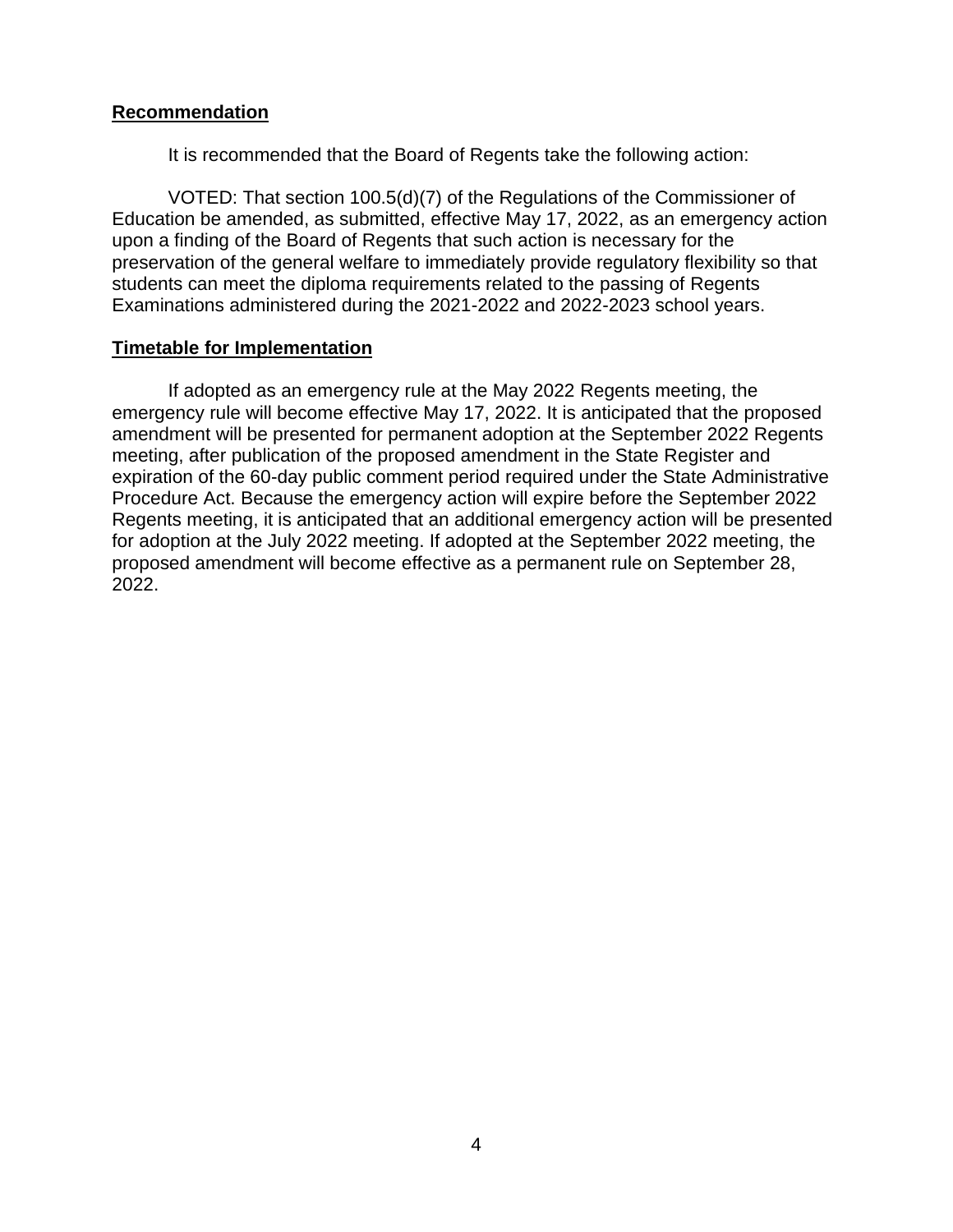#### **Attachment A**

#### AMENDMENT TO THE REGULATIONS OF THE COMMISSIONER OF EDUCATION

Pursuant to sections 101, 207, 208, 209, 305, 309, and 3204 of the Education Law.

1. Paragraph (7) of subdivision (d) of section 100.5 of the Regulations of the Commissioner of Education is amended to read as follows:

(7) Appeals process on Regents examinations passing score to meet Regents diploma requirements.

(i) School districts shall provide unlimited opportunities for all students to retake required Regents examinations to improve their scores.

(a) A student who first enters grade nine in September 2005 or thereafter and who fails, after at least two attempts, to attain a score of 65 or above on a required Regents examination for graduation shall be given an opportunity to appeal such score in accordance with the provisions of this paragraph, provided that no student may appeal his or her score on more than two of the five required Regents examinations and provided further that the student:

(*1*) has scored within five points of the 65 passing score on the required Regents examination under appeal and has attained at least a 65-course average in the subject area of the Regents examination under appeal;

(*2*) provides evidence that he or she has received academic intervention services by the school in the subject area of the Regents examination under appeal; and

(*3*) has attained a course average in the subject area of the Regents examination under appeal that meets or exceeds the required passing grade by the school and is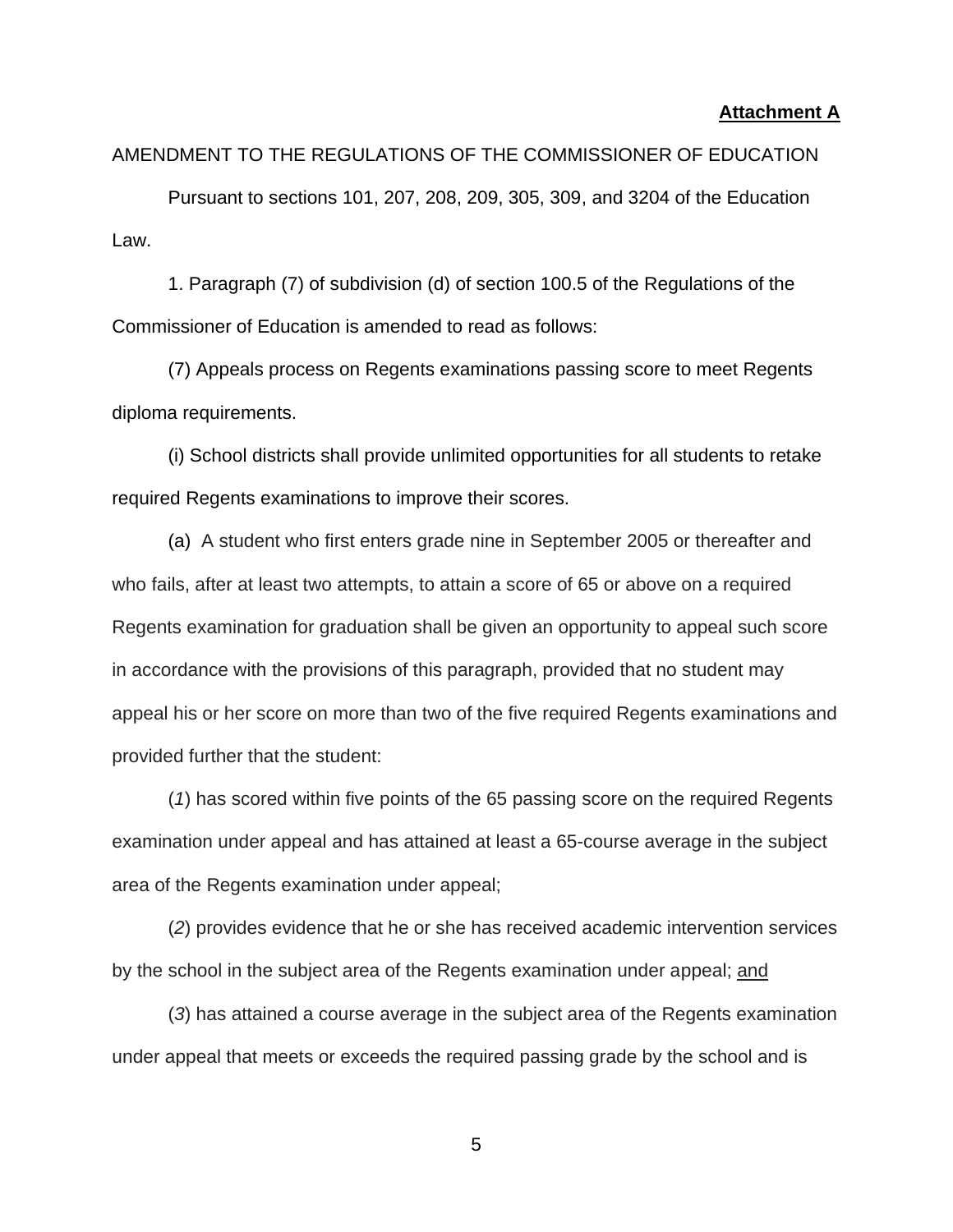recorded on the student's official transcript with grades achieved by the student in each quarter of the school year[; and

(*4*) is recommended for an exemption to the passing score on the required Regents examination under appeal by his or her teacher or department chairperson in the subject area of such examination].

(b) A student who first enters school in the United States (the 50 States and the District of Columbia) in grade 9, 10, 11, or 12 and is otherwise eligible to graduate in January 2015 or thereafter, is identified as an English language learner pursuant to Part 154 of this Title, and fails, after at least two attempts, to attain a score of 65 or above on the required Regents examination in English language arts for graduation, shall be given an opportunity to appeal such score in accordance with the provisions of this paragraph, provided that no such student may appeal his or her score on more than two of the five required Regents examinations and provided further that the student:

(*1*) has scored between 55-59 on the required Regents examination in English language arts under appeal;

(*2*) provides evidence that he or she has received academic intervention services by the school in English language arts; and

(*3*) has attained a course average in English language arts that meets or exceeds the required passing grade by the school and is recorded on the student's official transcript with grades achieved by the student in each quarter of the school year[; and

(*4*) is recommended for an exemption to the passing score on the required Regents examination in English language arts by his or her teacher or department chairperson in English language arts].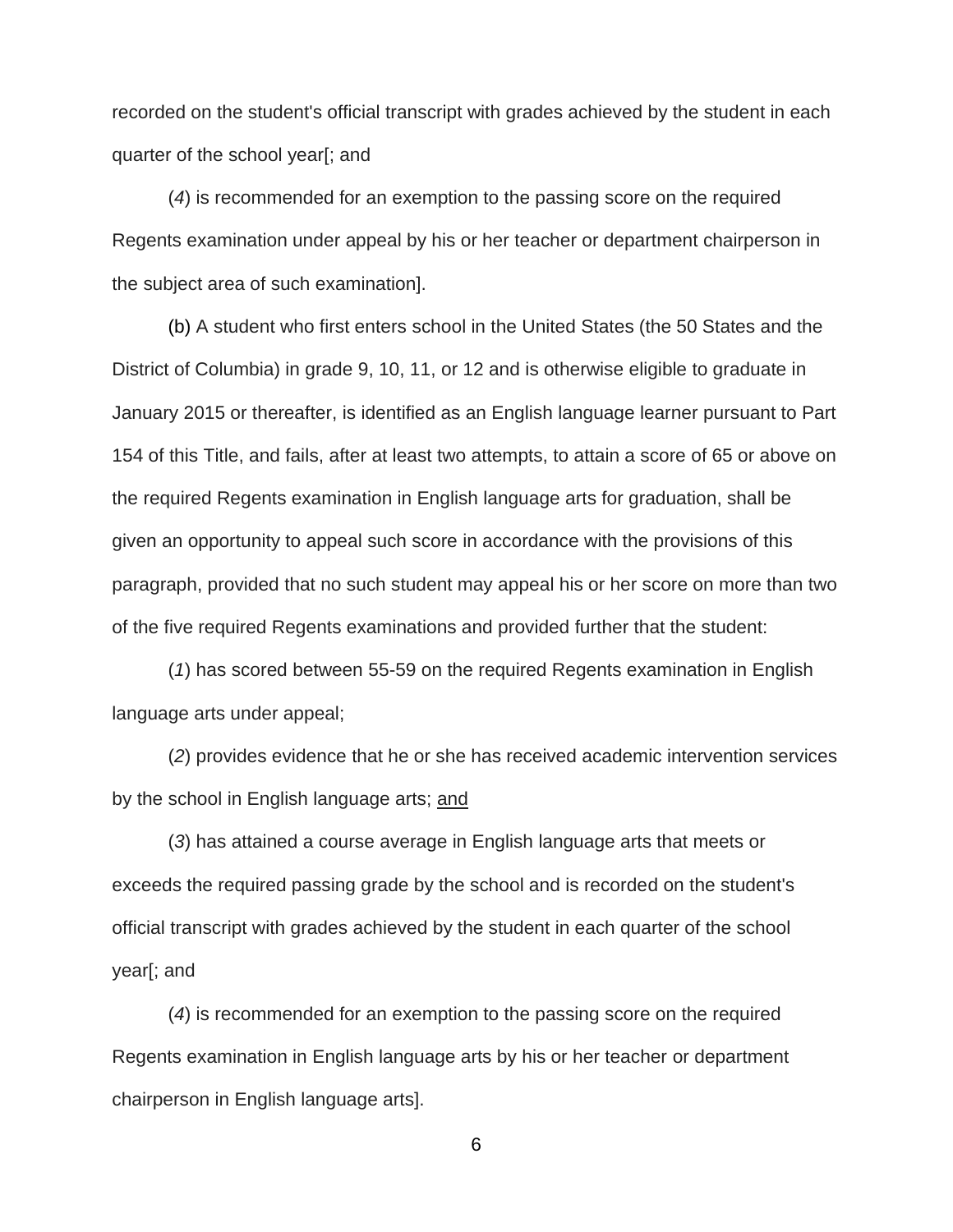(c) A student who is otherwise eligible to graduate in January 2016 or thereafter, is identified as a student with a disability as defined in section 200.1(zz) of this Title, and fails, after at least two attempts, to attain a score of 55 or above on up to two of the required Regents examinations for graduation shall be given an opportunity to appeal such score in accordance with the provisions of this paragraph for purposes of graduation with a local diploma, provided that the student:

(*1*) has scored within three points of a score of 55 on the required Regents examination under appeal and has attained at least a 65-course average in the subject area of the Regents examination under appeal; and

(*2*) has met the criteria specified in subclauses [(*a*)(*2*)-(*4*)] (a)(2)-(3) of this subparagraph.

(d) In considering appeals pursuant to clause (a)-(c) of this subparagraph, superintendents may consider the recommendations of the standing committee, a recommendation from the student's teacher or any other evidence presented or collected related to the student's attainment of the learning standards for the corresponding course of such Regents Exam.

- (ii) ...
- (iii) ...
- (iv) ...
- (v) Diplomas.
- (a) …
- (b) …
- $(c)$  ...
- (d) …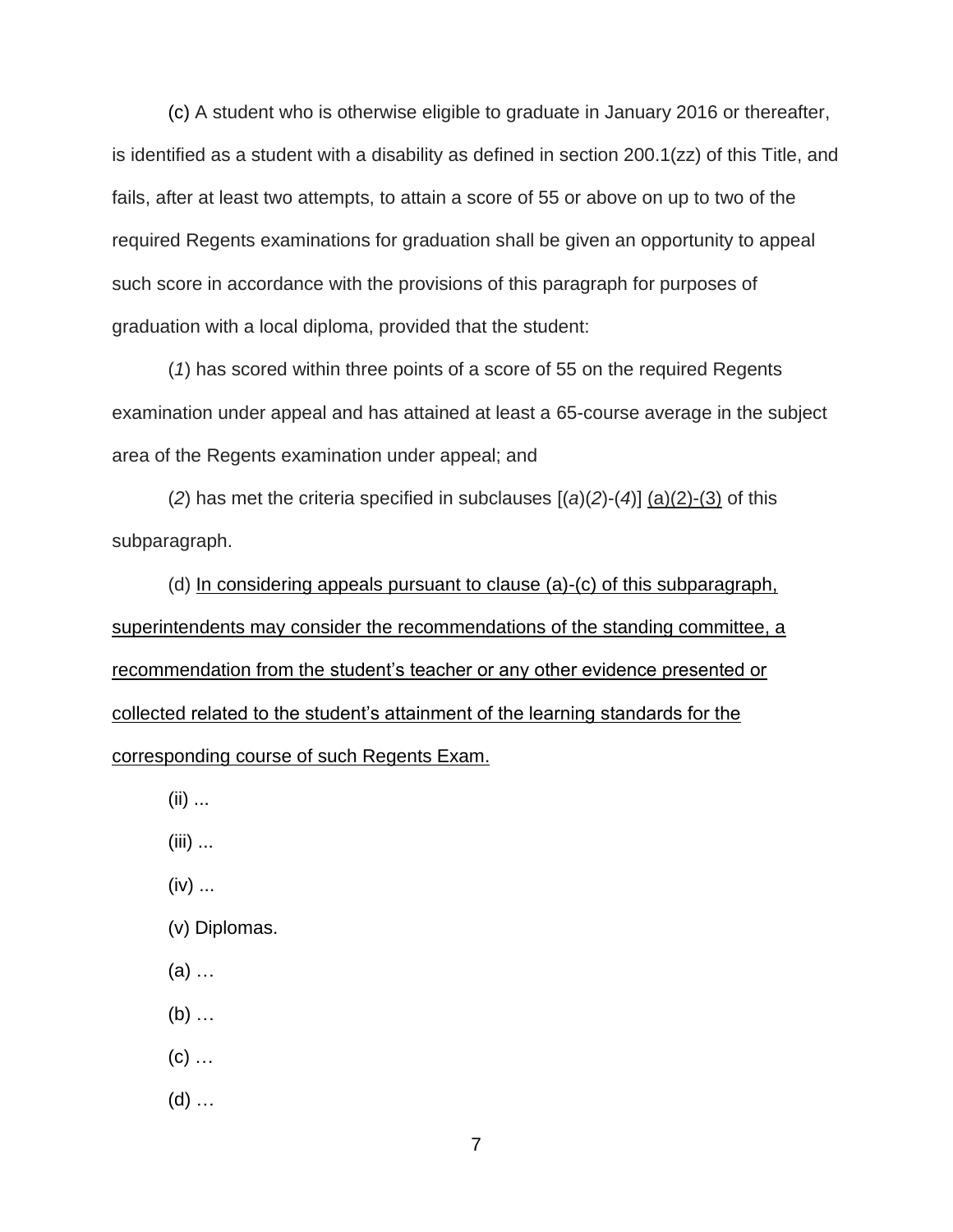(vi) Each school shall keep a record of all appeals received and granted and report this information to the State Education Department on a form prescribed by the commissioner. All school records relating to appeals of scores on required Regents examinations shall be made available for inspection by the State Education Department.

(vii) Special appeal to earn a diploma with a lower score on a Regents Examination taken in the 2021-2022 or 2022-2023 school year.

(a) Any student who meets the following eligibility conditions may appeal to earn a diploma with a lower score on a Regents Exam provided that the student has:

(1) taken the Regents examination during the June 2022, August 2022, January 2023, June 2023, or August 2023 test administration periods;

(2) earned a score of 50-64 on the Regents examination that is the subject of the appeal; and

(3) attained a course average in the corresponding course of such Regents examination that meets or exceeds the required passing grade by the school and is recorded on the student's official transcript with grades achieved by the student in each quarter of the school year.

(b) A student need only take the Regents examination under appeal one time during the specific administrations listed above to be eligible to appeal pursuant to this subparagraph.

(c) A student does not need to take advantage of academic assistance provided by the school in the subject tested by the Regents examination under appeal to be eligible to appeal pursuant to this subparagraph.

(d) Such special appeals may be applied towards a local, Regents or Regents with an Advanced Designation diploma.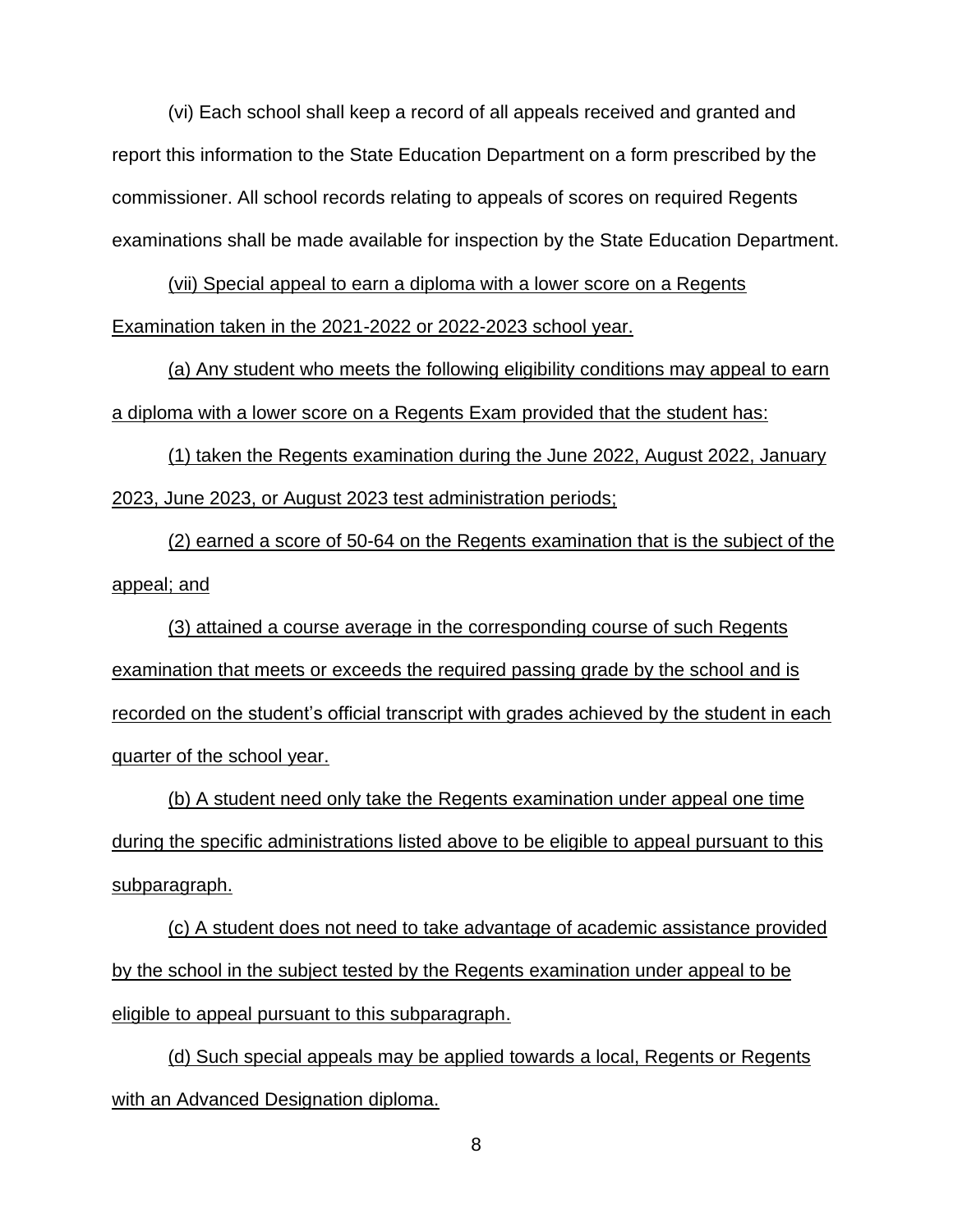(e) Special appeals granted pursuant to this subparagraph for lower scores earned during these specific administrations shall not count towards the maximum number of appeals that can be applied to a local, Regents, or Regents with Advanced Designation diploma.

(e) In considering such special appeals, superintendents may consider the recommendations of the standing committee, a recommendation from the student's teacher or any other evidence presented or collected related to the student's attainment of the learning standards for the corresponding course of such Regents examination.

(f) A student's parent or person in parental relation may refuse an appeal granted to the student pursuant to this subparagraph if the parent wishes the student to remain in school and receive additional instruction. Such appeal may be considered again at any time before the student graduates.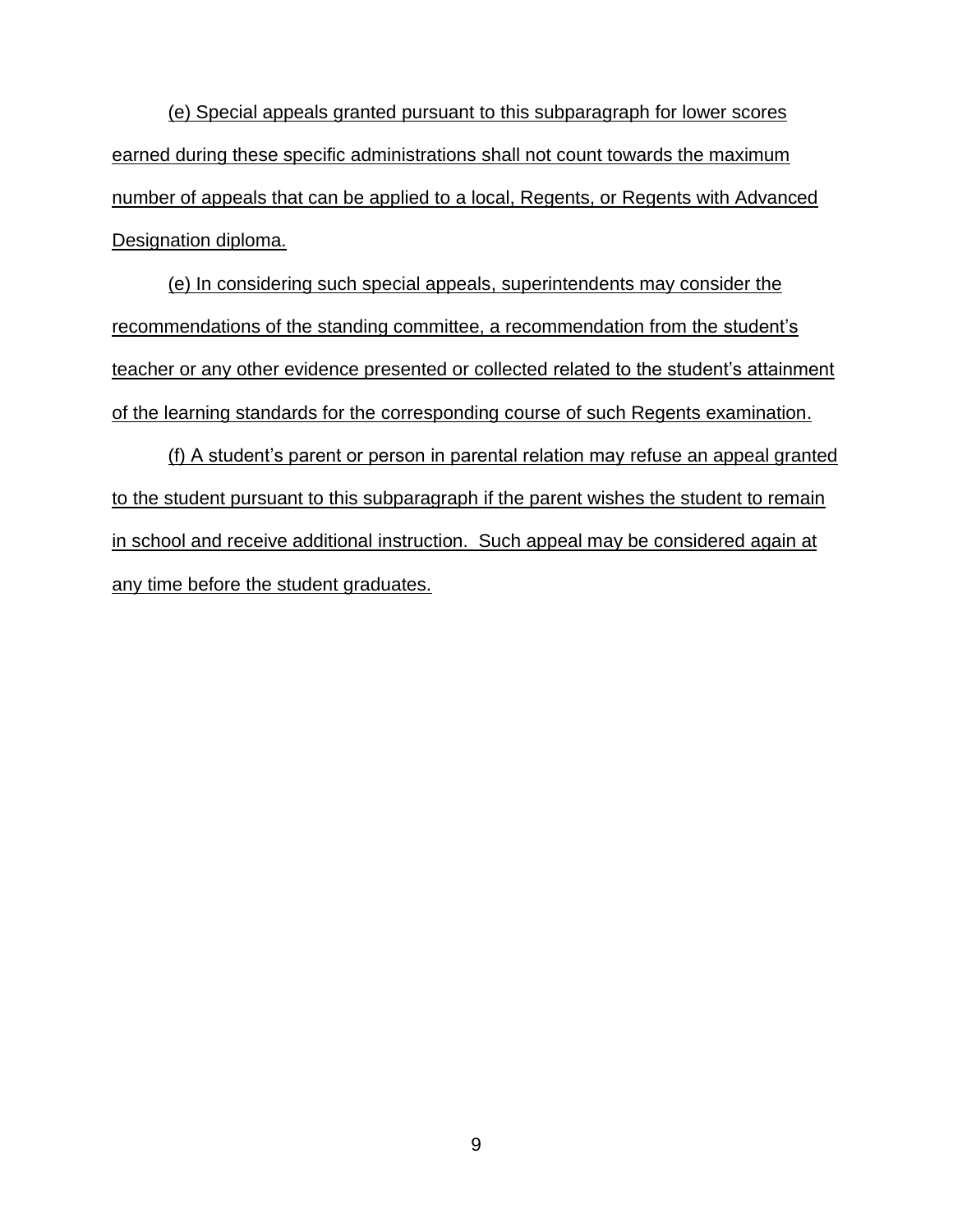#### **Attachment B**

# STATEMENT OF FACTS AND CIRCUMSTANCES WHICH NECESSITATE EMERGENCY ACTION

The COVID-19 pandemic has resulted in the limited administration of Regents examinations since spring 2020. In response, the Department has adopted regulatory amendments exempting students from the diploma, credential, and endorsement requirements related to the passing of such examinations.

In March 2022, the Department determined that Regents examinations could be administered safely and equitably across the State in June and August 2022. The Department believes it is important for schools and districts to offer these exams as one of multiple measures of student achievement in the 2021-2022 school year. Assessing our students at the state level provides a valuable opportunity to determine the extent to which individual students are achieving the New York State learning standards and informs steps the Department can take to foster equity to improve the educational opportunities for every student in New York.

While the Department supports the administration of the Regents examinations, students continue to be impacted by the COVID-19 pandemic during the 2021-2022 school year. To reduce the potential impact of the Regents Examinations on a student's ability to earn a diploma, the Department now proposes amendments to section 100.5(d)(7) of the Commissioner's regulations to provide a temporary expansion of the process to file an appeal and graduate with a lower score on a Regents examination taken in the 2021-2022 or 2022-2023 school years provided certain criteria are met.

The proposed amendment to section 100.5(d)(7) of the Commissioner's regulations provides that students who have passed a course of study leading to a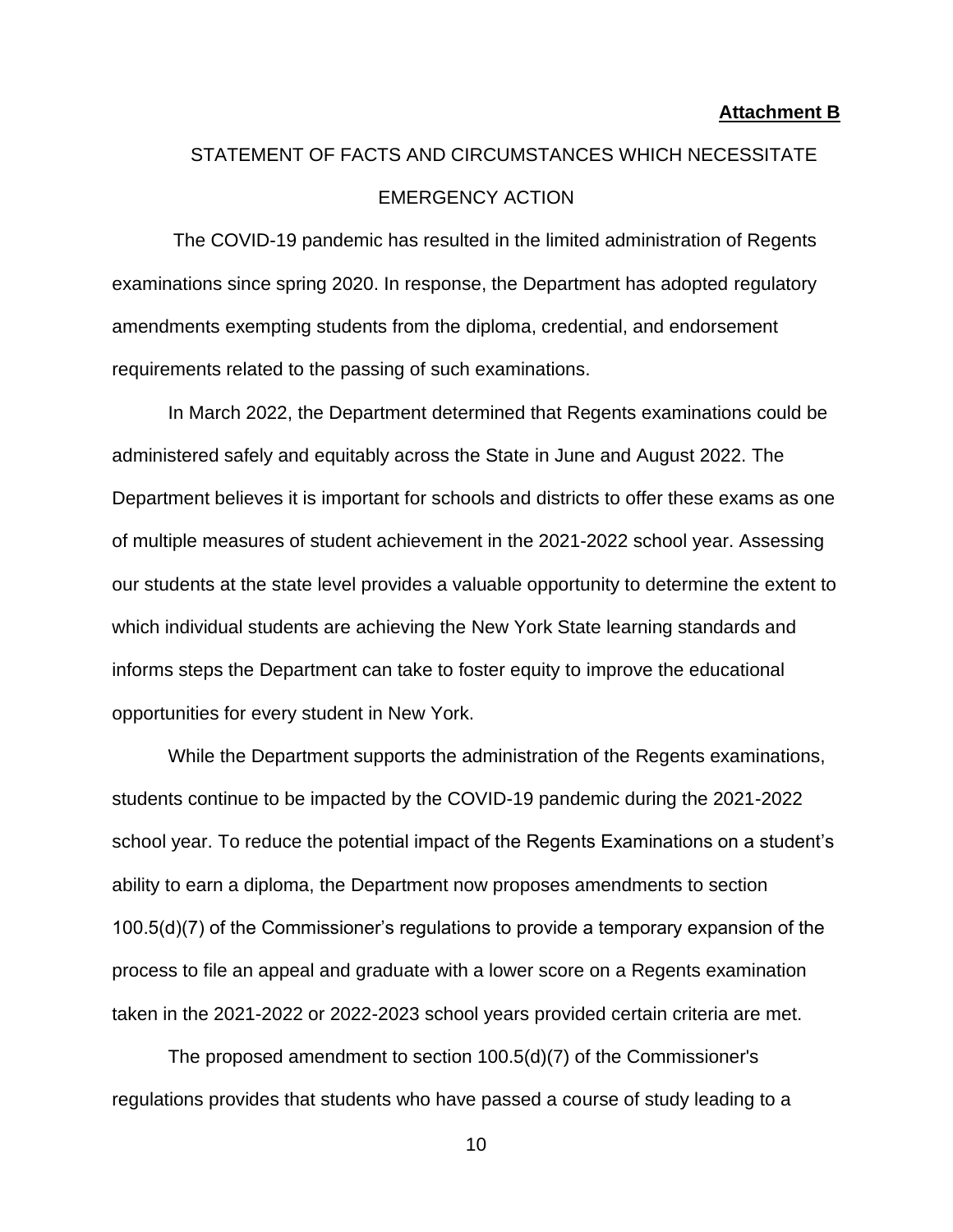Regents examination and who have scored a 50-64 during the June 2022, August 2022, January, June or August 2023 examination administration periods may file a special appeal to apply such scores as passing scores toward a diploma. In order to be eligible to appeal, a student must have: (1) taken the Regents examination during the June 2022, August 2022, January 2023, June 2023, or August 2023 test administration periods; (2) earned a score of 50-64 on the Regents examination that is the subject of the appeal; and (3) attained a course average in the corresponding course of such Regents examination that meets or exceeds the required passing grade by the school and is recorded on the student's official transcript with grades achieved by the student in each quarter of the school year.

A student does not have to take advantage of academic assistance provided by the school in the subject tested by the Regents examination, or take the examination a second time, to be eligible. Superintendents may consider the recommendations of a local school standing committee, a recommendation from the student's teacher, or any other evidence presented or collected related to the student's attainment of the learning standards for the course that corresponds to the Regents examination. Appeals granted could be applied toward a Local, Regents, or Regents with Advanced designation diploma earned in any subsequent year. An unemancipated student's parent or person in parental relation may refuse an appeal granted to their child if the parent wishes the student to remain in school and receive additional instruction. Such appeal may be considered again at any time before the student graduates. The outcome of an such appeal may then be appealed to the Commissioner of Education pursuant to Education Law §310.